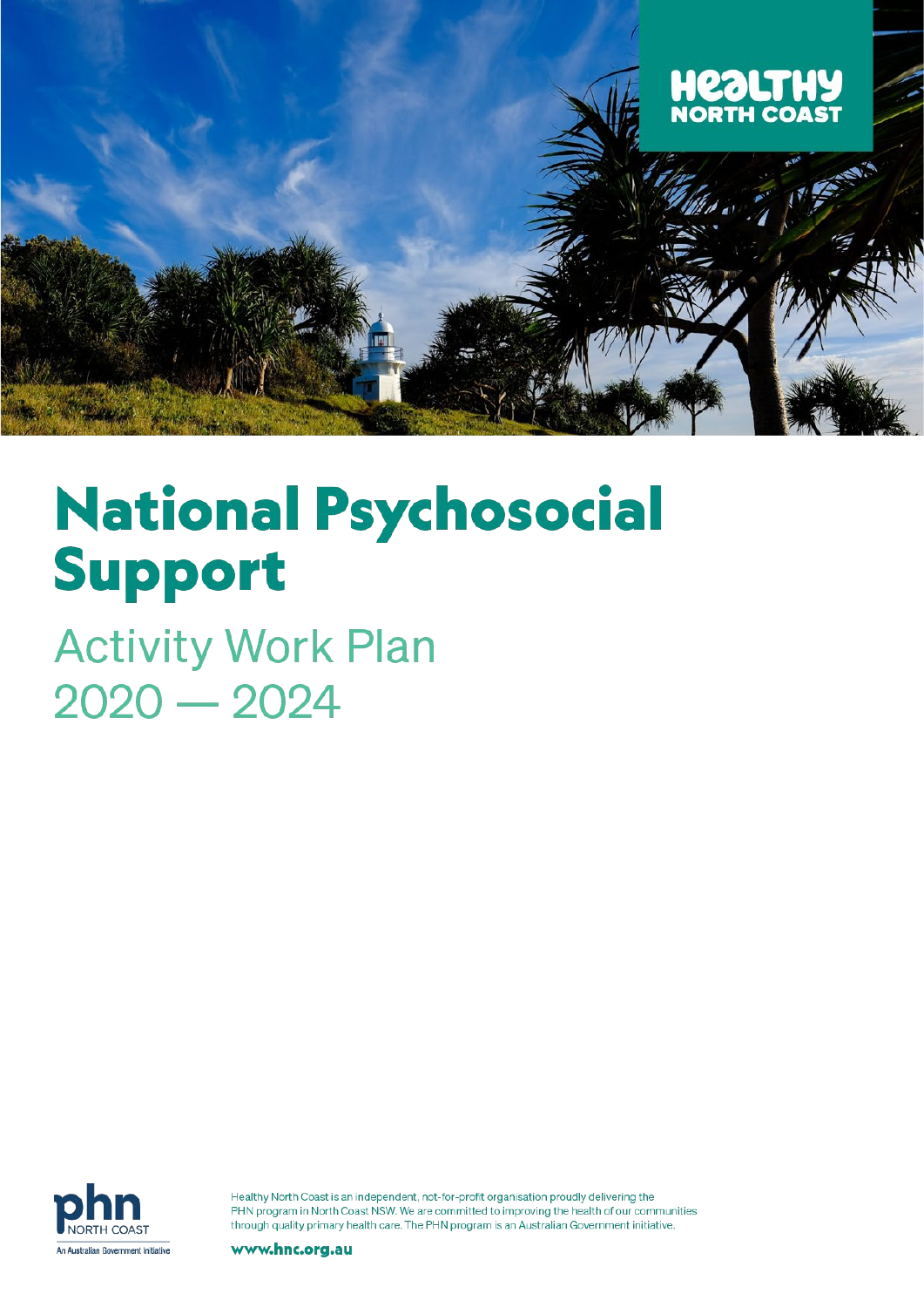# Contents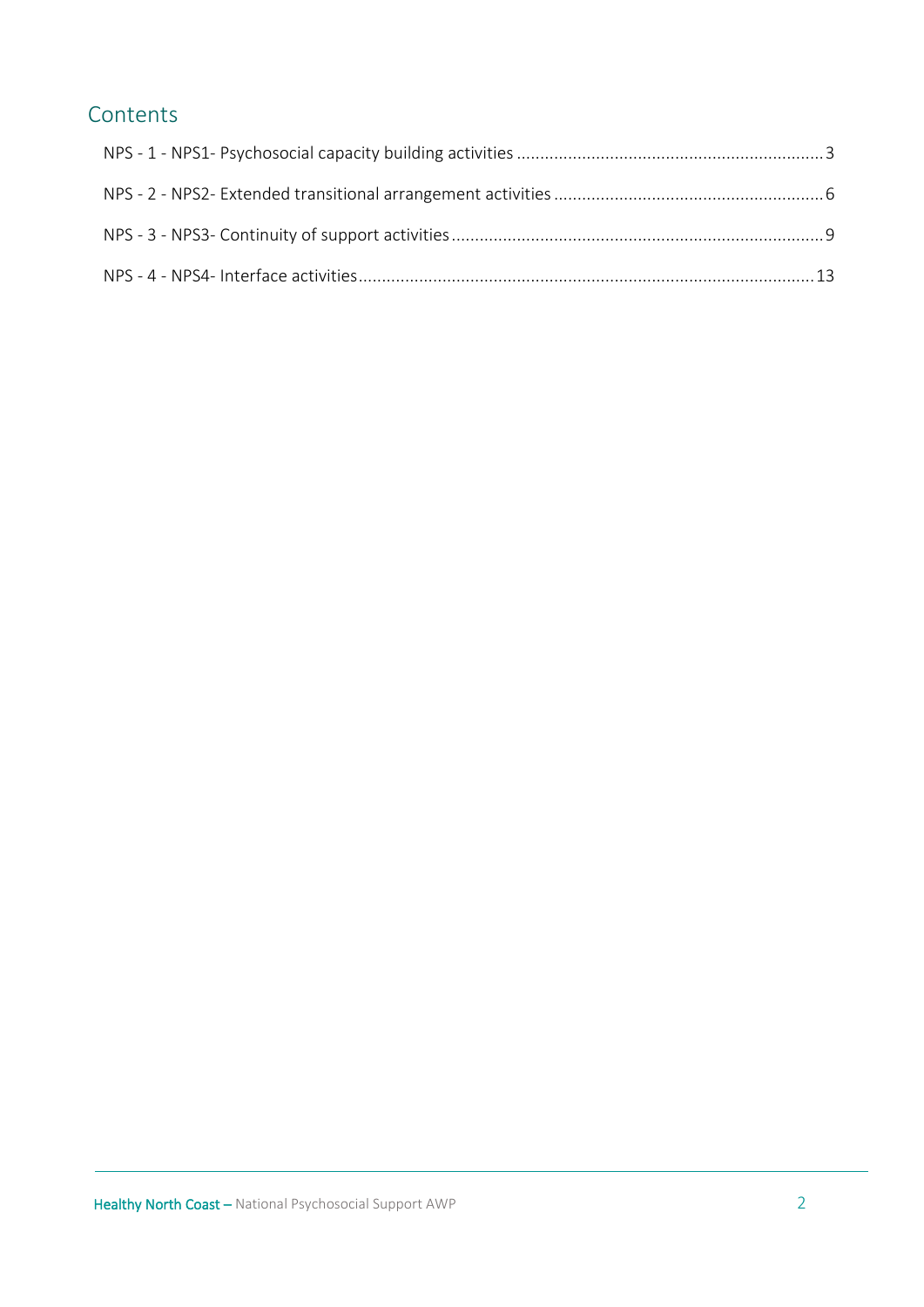# <span id="page-2-0"></span>NPS - 1 - NPS1- Psychosocial capacity building activities

#### Program Key Priority Area

Population Health

#### Aim of Activity

The aim of the Psychosocial Capacity Building Activities program is to address the gap for individuals with a severe mental illness and an associated level of reduced psychosocial functional activity that the NDIS is not designed to support their needs and development of their psychosocial capacity. These individuals' mental health acuity is usually episodic and severe but not coupled with significant psychosocial disability that would deem them eligible for the NDIS. The activity will enable these individuals to live more independently and achieve their recovery goals.

# Description of Activity

Psychosocial support services to build capacity in psychosocial function to be an adjunct to clinical and acute health services.

The activity focusses on the delivery of outcomes focussed and measured individual and group capacity building activities for people with Severe mental Illness. Service delivery will be a combination of tailored individual capacity building activities, provided in the community, and centre based group capacity building activities such as:

Integration with other services is supported by the wide range of services that are currently provided by the contracted providers, as well as strong organisational ties and existing referral pathways to other services including the Local Health Districts, employment providers, community health centres, and physical health providers to ensure an integrated multi- care approach.

The North Coast two Local Health Districts (LHDs), Mid North Coast LHD and North Coast LHD were engaged in the initial design and commissioning of the activity and will be invited to sit on the services regional steering committee to further support implementation and integration of the program, closing gaps between commonwealth and state mental health systems and preventing duplication.

HNC and both of the region's Local Health Districts are engaged in an ongoing regional planning and commissioning activity, called The North Coast Collective and all current psychosocial activities will be considered in the context of that activity.

# Target Population Cohort

• Individuals with severe mental illness and have an associated level of reduced psychosocial functional capacity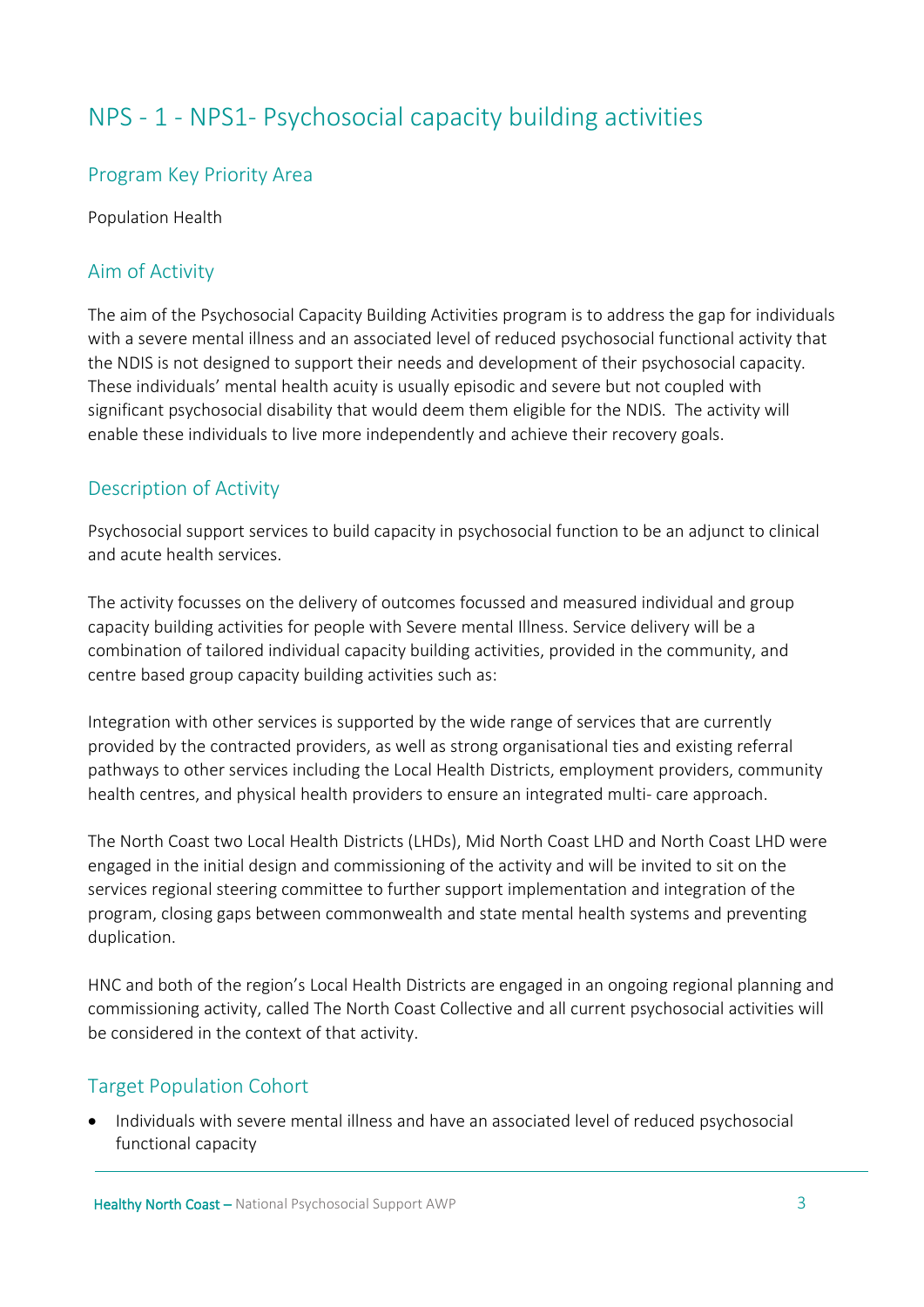- Individuals with episodic mental health issues
- Individuals not assisted by the NDIS
- Individuals not receiving psychosocial services through programs such as Partners in Recovery (PIR), Day to Day Living (D2DL) or the Personal Helpers and Mentors (PHaMs).

Indigenous Specific No

#### Indigenous Specific Comments

The activity is not Indigenous specific; however, the activity will be delivered by a consortium of four service providers. Two of the consortium members are Aboriginal Controlled Health Organisations, which will be available to provide services and support the Aboriginal community members. In addition, the Aboriginal organisations will support and lead cultural awareness professional development and guidance for the whole consortium through the provision of cultural training.

#### Coverage

#### Whole Region

| SA3 Name                     | SA3 Code |
|------------------------------|----------|
| Inverell - Tenterfield       | 11002    |
| Port Macquarie               | 10804    |
| Kempsey - Nambucca           | 10802    |
| Clarence Valley              | 10401    |
| Coffs Harbour                | 10402    |
| Richmond Valley - Coastal    | 11201    |
| Richmond Valley - Hinterland | 11202    |
| <b>Tweed Valley</b>          | 11203    |

#### **Consultation**

In preparation for the commissioning of these activities, consultations were held with both region's Local Health Districts, to identify service gaps and ensure the commissioning of complimentary rather than duplicative activities.

In addition to the review of relevant 2018 needs assessment data, Surveys to identify areas of unmet need were completed by a broad range of people from the region with severe mental illness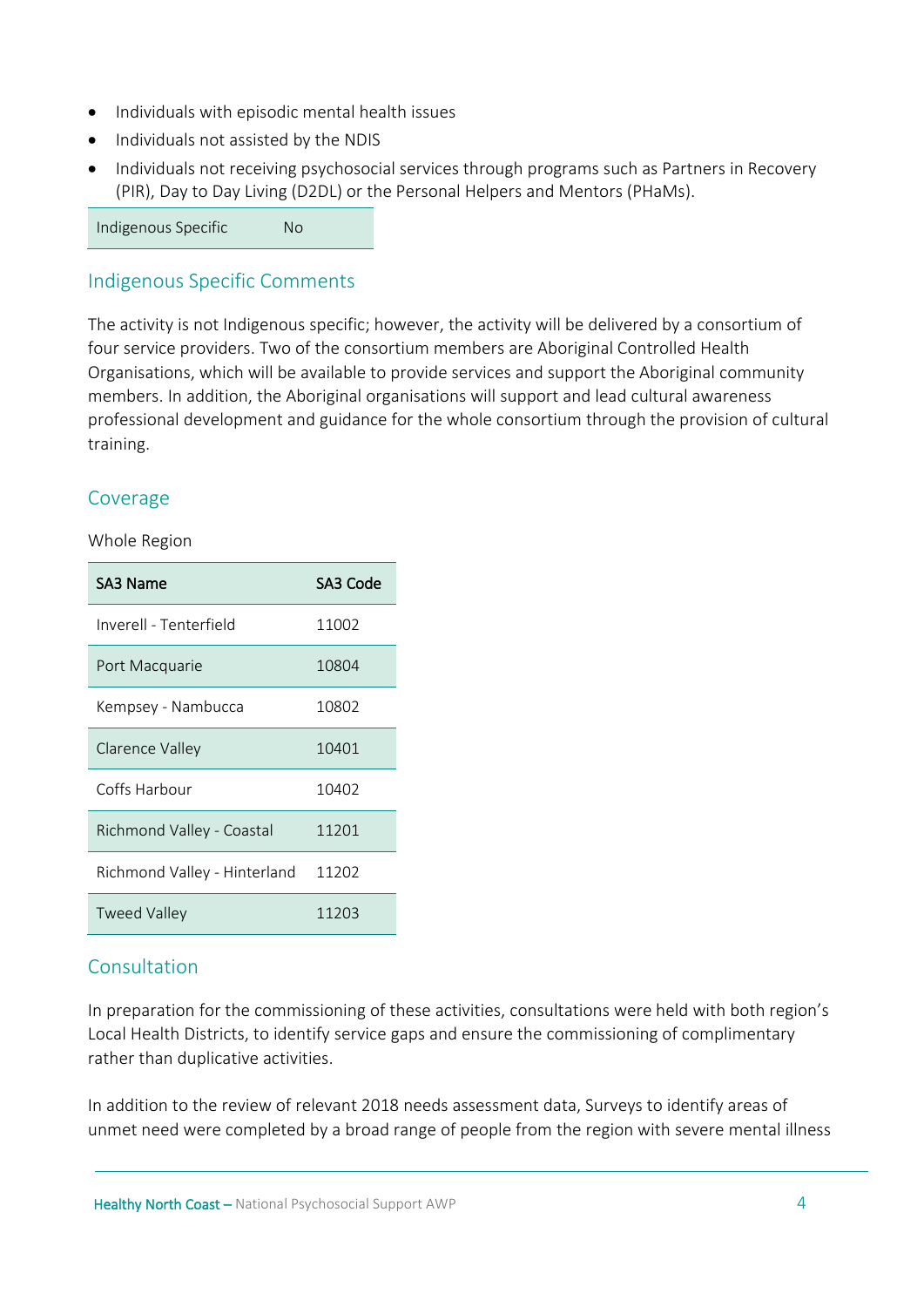(lived experience) their family and carers and relevant service providers.

The consortium of service providers also facilitated several co-design workshops, involving people with lived experience and other relevant service providers, prior to developing and submitting their approved service model.

# Collaboration

HNC – Support implementation of the activity including promotion of service via publications and other communication channels, facilitate connection and relationships between the provider consortium and other regional partners as necessary, monitor and support service delivery, report to the Department of Health.

Service Providers- Promote service activity, provision of capacity building activities to people with severe mental illness, direct (including clinical) governance of activities, submission of NMDS data, reporting to HNC.

Mid North Coast and North Coast Local Health Districts- Support implementation of the activity, ensure continued complimentary nature of the activities and facilitate relationships and referral pathways with state funded services as appropriate.

The provider for the National Psychosocial Measure is a member of the region's Psychosocial Alliance, a group of providers delivering psychosocial programs under separate contract arrangements across the region coordinated by HNC. Alliance members collaborate in service planning, group session facilitation and other related activities.

| <b>Activity Start Date</b>  | 01/07/2019 |
|-----------------------------|------------|
| <b>Activity End Date</b>    | 31/10/2020 |
| Service Delivery Start Date | 1/07/2019  |
| Service Delivery End Date   | 30/11/2021 |

# Procurement approach

Continuing Service Provider / Contract Extension

| Is this activity being co-designed?                                                                   | No. |
|-------------------------------------------------------------------------------------------------------|-----|
| Is this activity the result of a previous co-design process?                                          | Yes |
| Do you plan to implement this Activity using co-commissioning or joint-commissioning<br>arrangements? | No. |
| Has this activity previously been co-commissioned or joint-commissioned?                              | No  |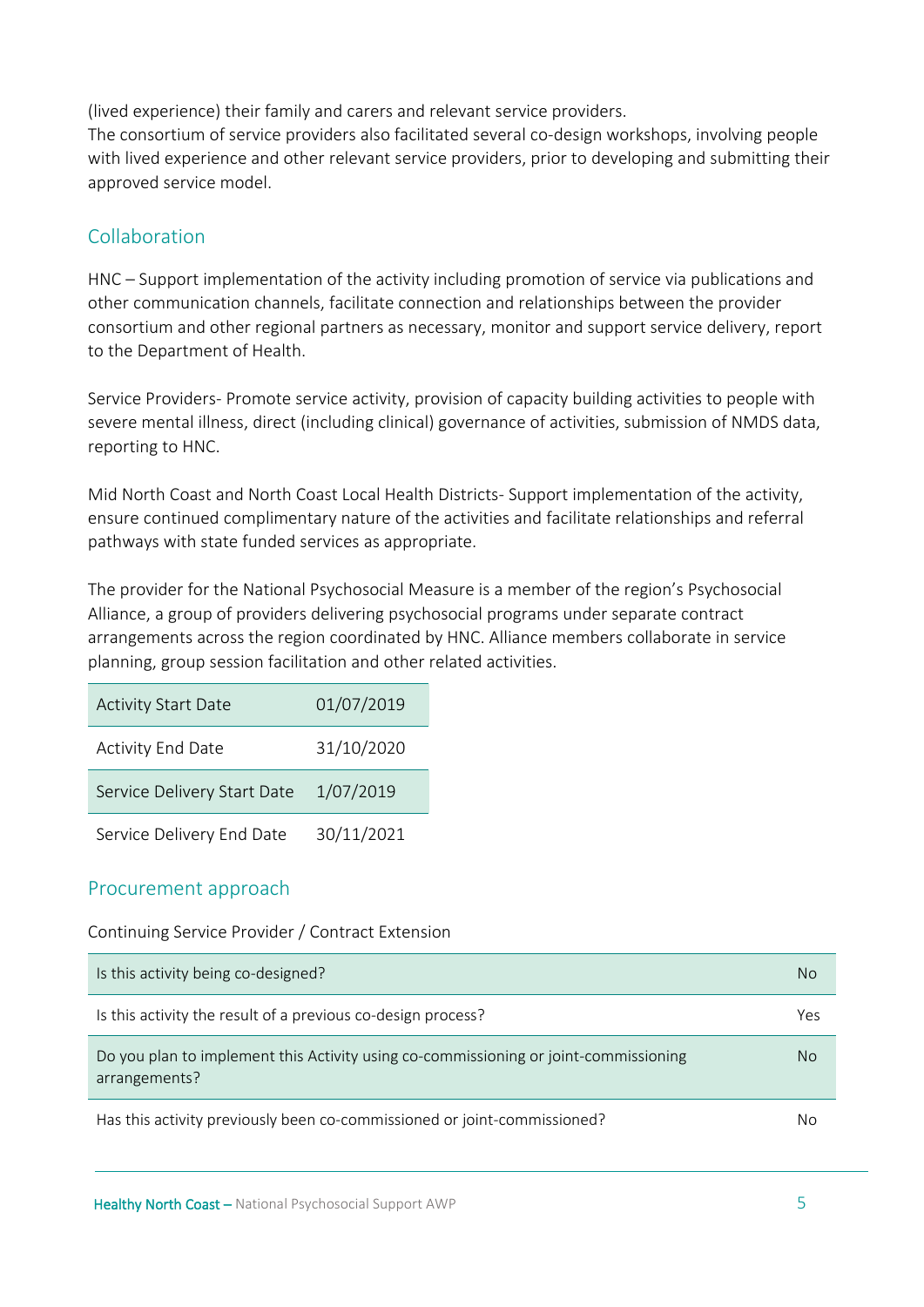# <span id="page-5-0"></span>NPS - 2 - NPS2- Extended transitional arrangement activities

#### Program Key Priority Area

Population Health

#### Aim of Activity

The aim of the activity is to provide support for individuals with severe mental illness who had been a part of the Partners in Recovery (PIR), Day 2 Day Living (D2DL) and Personal Helpers and Mentors Program (PHAMS) programs and yet to test eligibility for the National Disability Insurance Scheme (NDIS) by July 1st, 2019. This activity will ensure that individuals will continue to receive appropriate levels of support during the transition period.

#### Description of Activity

The commissioned providers will provide:

- Support facilitation to test eligibility for the NDIS
- Transition to support under CoS or the NDIS once they have received an access decision
- Support to re-test if appropriate
- Psychosocial capacity building activities
- Case co-ordination
- Group based activities.

Psychosocial capacity building activities will be provided through a combination of centre-based group activities and individual supports.

The cost effectiveness of the activity is supported by a funding allocation that is proportionate to the number of participants supported by the program and the agreed service model. Value for money will also been supported by the agreement and delivery of a number of activity and outcome based KPI's to be monitored by HNC.

Integration with other services is supported by the wide range of services that are currently provided by the contracted providers, as well as strong organizational ties and existing referral pathways to other services including the Local Health Districts.

Through the funding provided under the interface measure, HNC will have a worker dedicated to, among other duties, supporting the implementation of the activities, enhancing sector coordination and communication (including relationships with the Local Health Districts), identifying service gaps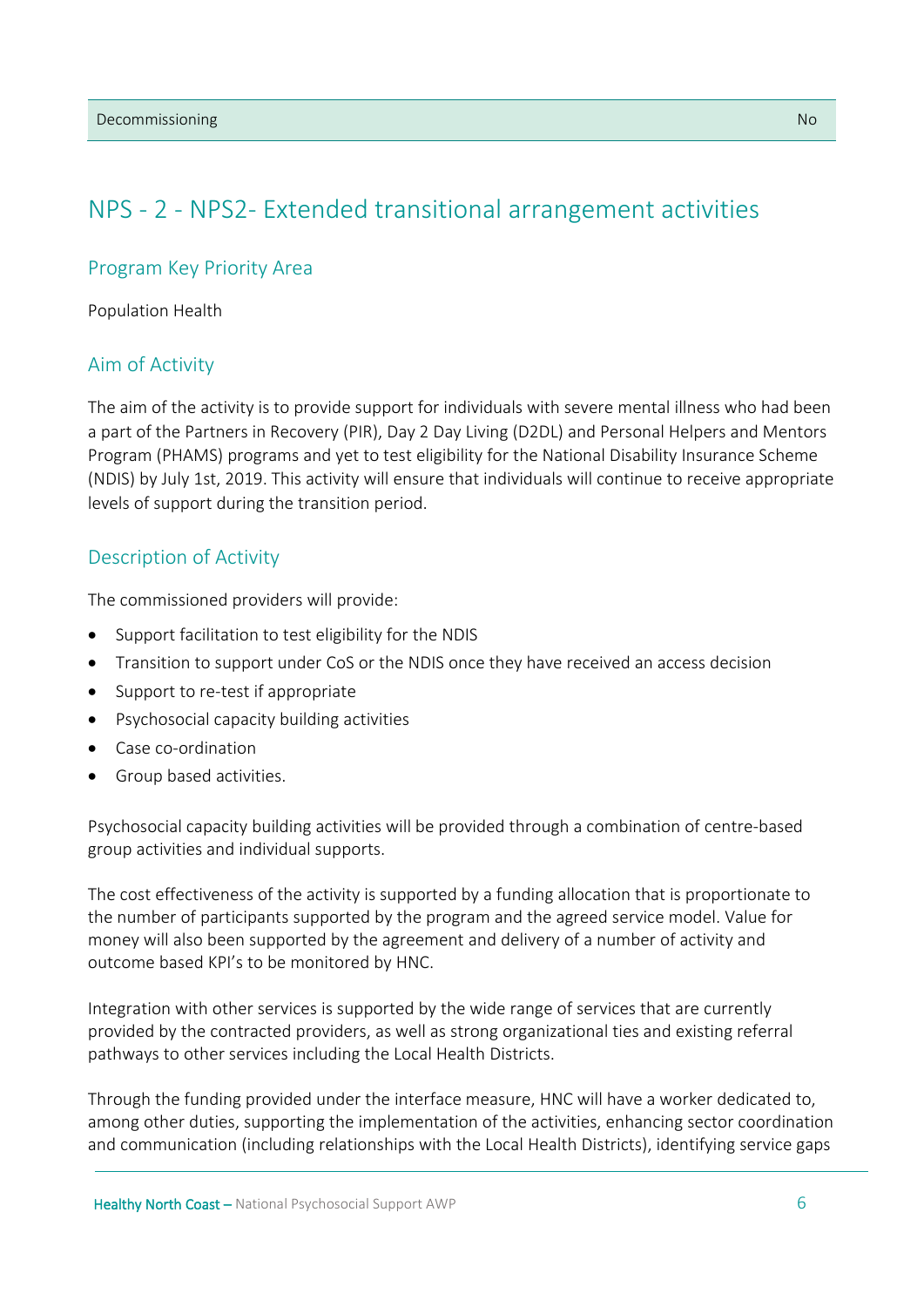and preventing duplication of supports. .

HNC and both of the region's Local Health Districts are engaged in a regional planning and commissioning activity, called The North Coast Collective and all current activities will be considered in the context of that activity.

# Target Population Cohort

Individuals accessing support from PIR, PHaMS and D2DL as at 30th June 2019 who are yet to test eligibility or transition to supports under the NDIS.

| Indigenous Specific | Nο |
|---------------------|----|
|---------------------|----|

#### Coverage

Whole Region

| SA3 Name                     | SA3 Code |
|------------------------------|----------|
| Inverell - Tenterfield       | 11002    |
| Port Macquarie               | 10804    |
| Kempsey - Nambucca           | 10802    |
| Clarence Valley              | 10401    |
| Coffs Harbour                | 10402    |
| Richmond Valley - Coastal    | 11201    |
| Richmond Valley - Hinterland | 11202    |
| Tweed Valley                 | 11203    |

#### Consultation

In preparation for the commissioning of these activities, consultations were held with the region's existing providers of the Partners in Recovery, PHaMS and D2DL programs to identify ways to ensure continuity of service for existing program participants, as well as opportunities to enhance the services available as they came under the National Psychosocial Support Measure. In addition information was sourced through HNC's 2018 Needs Assessment regarding the needs of people with severe mental Illness was a major consideration in the design of the NPS activities.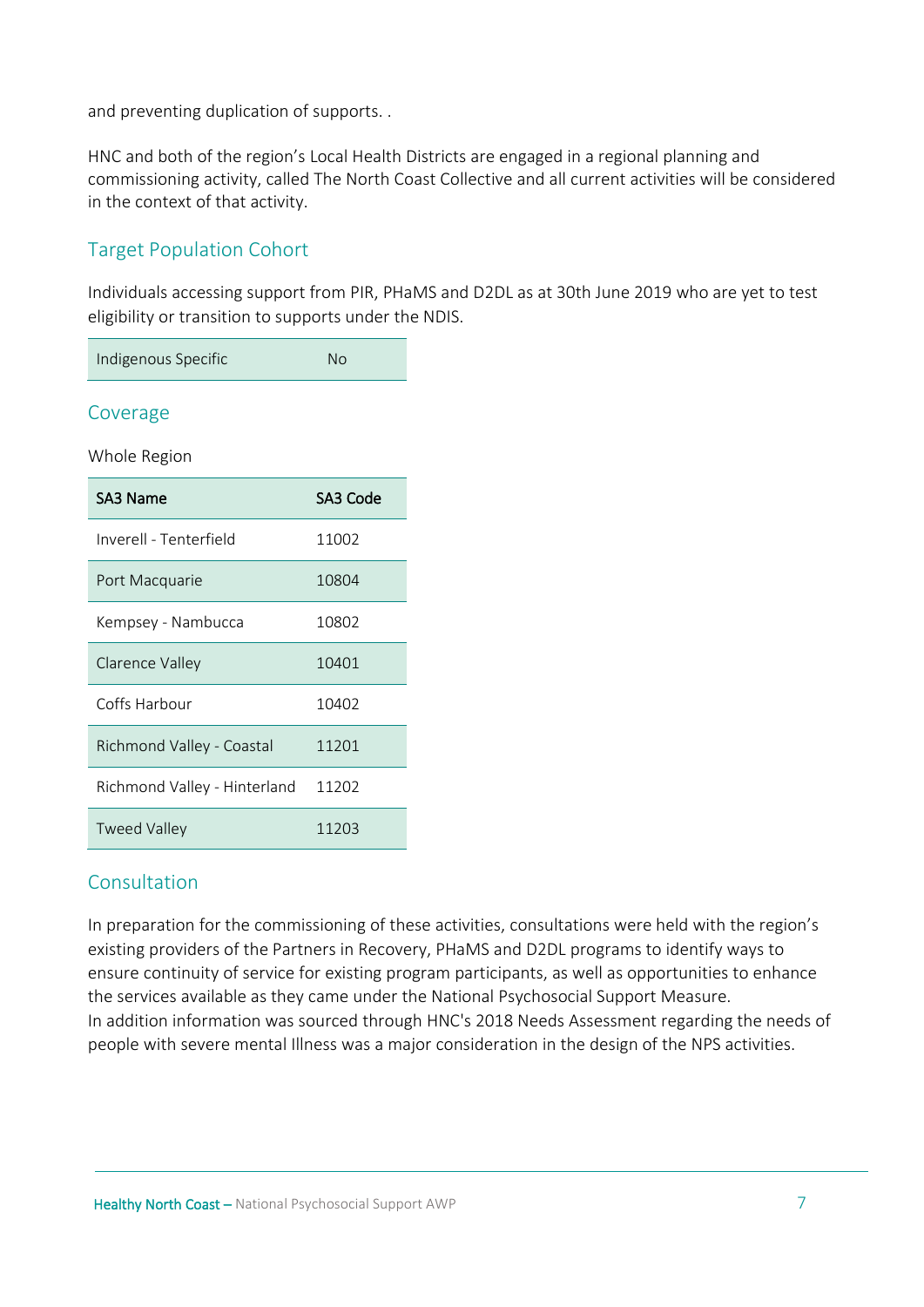# Collaboration

HNC – Support implementation of the activity including facilitating connection and relationships between the provider consortium and other regional partners as necessary, monitor and support service delivery, report to the Department of Health.

Service Providers - provision of service activities to people with severe mental illness, direct (including clinical) governance of activities, submission of NMDS data, reporting to HNC.

#### Activity Milestone Details/Duration

| <b>Activity Start Date</b> | 01/07/2019 |
|----------------------------|------------|
| Activity End Date          | 30/06/2020 |

#### Procurement approach

#### Direct Engagement

| Is this activity being co-designed?                                                                   | Yes |
|-------------------------------------------------------------------------------------------------------|-----|
| Is this activity the result of a previous co-design process?                                          | No  |
| Do you plan to implement this Activity using co-commissioning or joint-commissioning<br>arrangements? | No. |
| Has this activity previously been co-commissioned or joint-commissioned?                              | No  |
| Decommissioning                                                                                       | No  |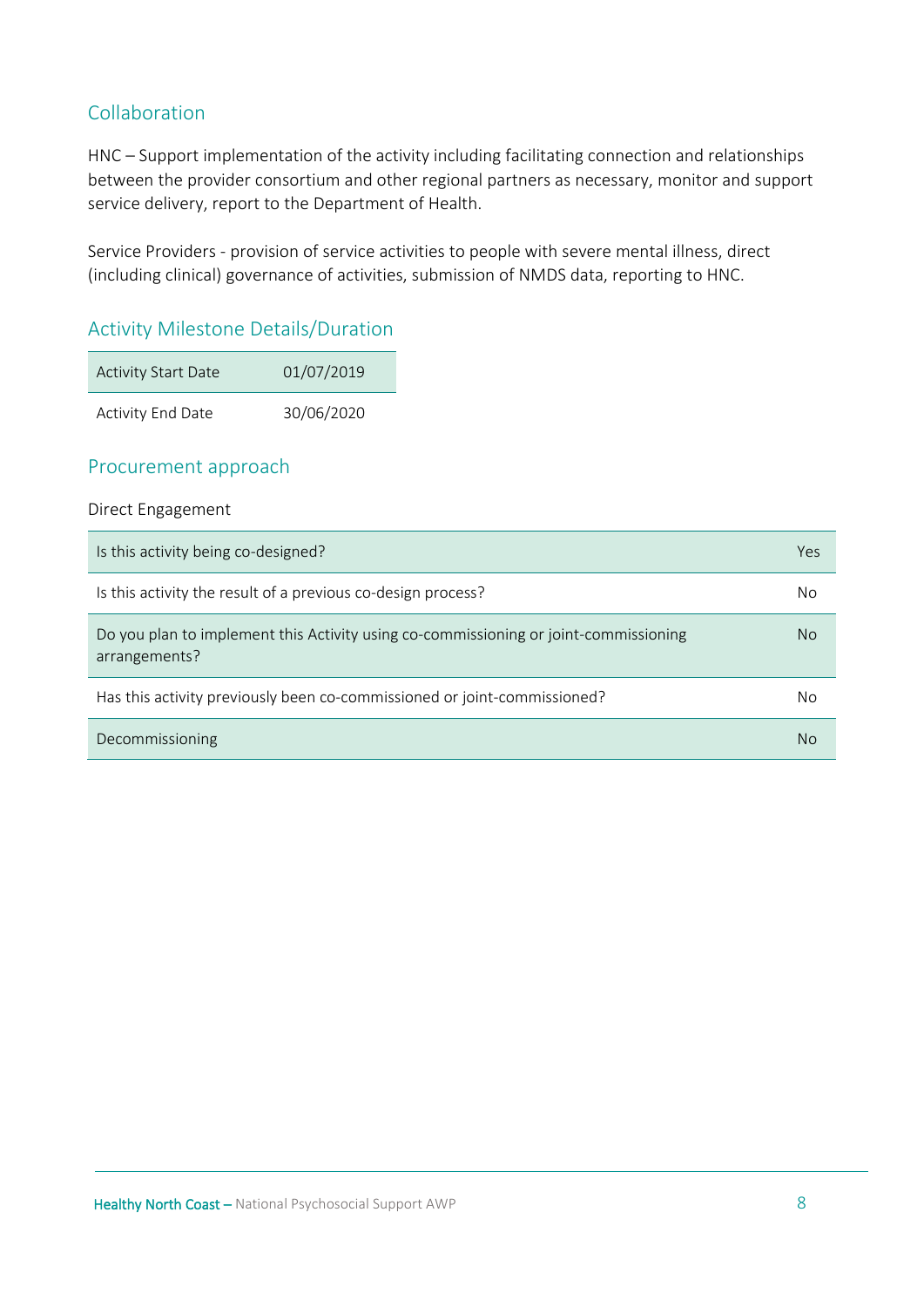# <span id="page-8-0"></span>NPS - 3 - NPS3- Continuity of support activities

#### Program Key Priority Area

Population Health

# Aim of Activity

The aim of the activity is to provide continuity of support for individuals with severe mental illness who had been a part of the Partners in Recovery (PIR), Day 2 Day Living (D2DL) and Personal Helpers and Mentors Program (PHAMS) programs and found to be ineligible for the NDIS. This includes people who do not meet the NDIS access requirements for residence, age, or disability.

Individuals will have access to long-term, responsive psychosocial support appropriate to their needs.

As the majority of COS participants will have transitioned to NDIS supports, HNC will be seeking additional flexibility in the use of COS funding to meet some of the regions unmet need for care coordination, capacity building activities and NDIS application support and allowing the COS providers to provide services to community members that are new to the program. The participants would receive time limited support which would complete goals and end by June 30th, 2022.

#### Description of Activity

All activities are underpinned by a recovery orientated, strength based and flexible delivery model.

Activities are based on building psychosocial capacity and connectedness, in addition to assisting linkages with clinical services to support a coordinated approach to care.

Psychosocial capacity building activities will be provided through a combination of centre-based group activities and individual supports to:

- Increase personal capacity
- Increase social participation
- Increase access to services
- Provide a range of increased flexible and responsive support services when required/identified.

Individual support for people includes:

- Initial needs assessment
- Identification of activities to be undertaken
- Care plan
- Delivery of activities aligned to the plan
- Outcome reviews and seeds reassessment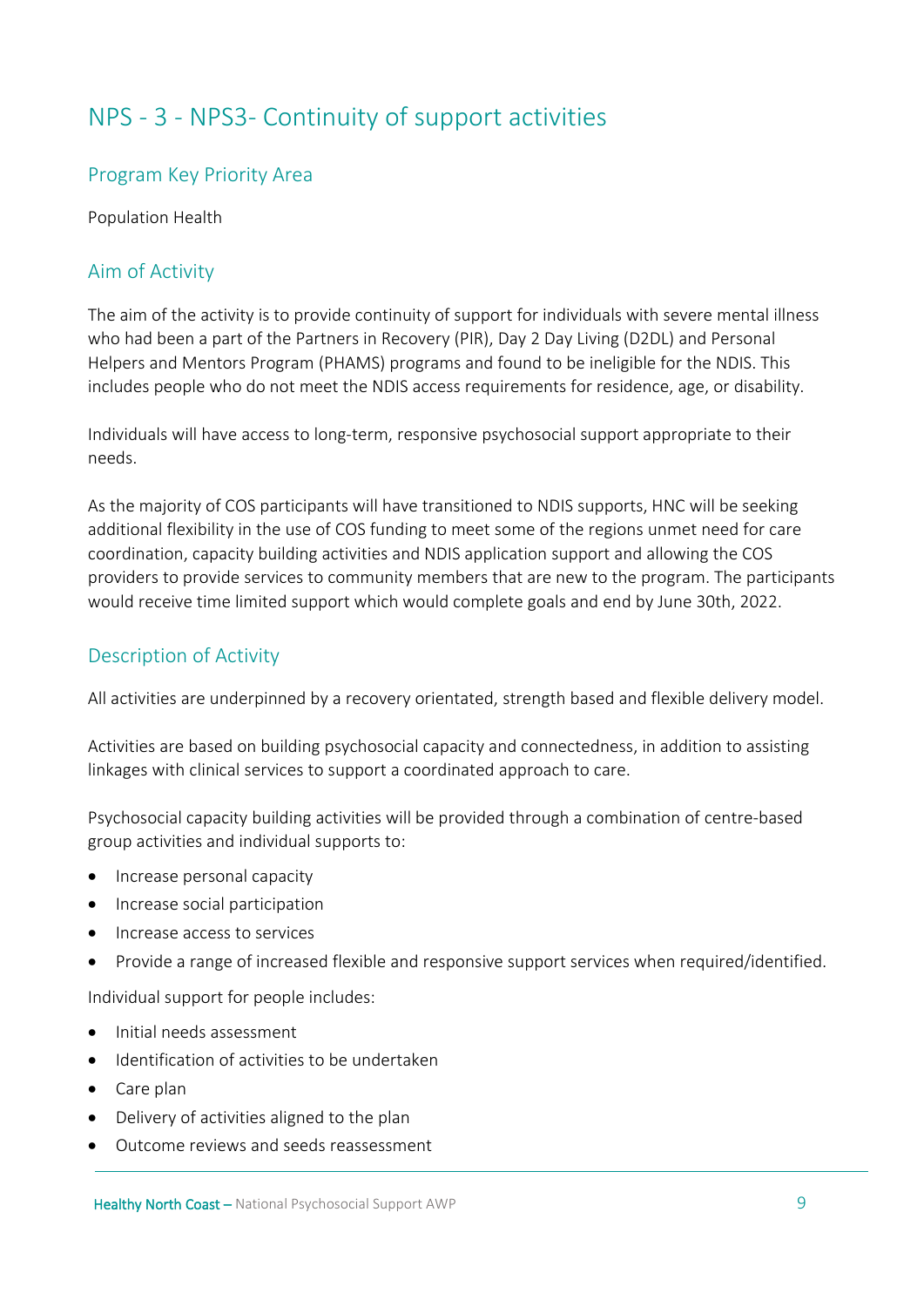• Referrals supported, as required.

Group psychosocial support activities will include:

- Social skills and connections
- Day to day living skills
- Financial literacy
- Vocational skills and goals
- Physical and emotional well being
- Building resilience and confidence

The activity will provide support and resources for individuals to re-test for the NDIS if identified by the person.

The cost effectiveness of the activity is supported by a funding allocation that is proportionate to the number of participants supported by the program and the agreed service model. Value for money will also been supported by the agreement and delivery of a number of activity and outcome based KPI's to be monitored by HNC.

Integration with other services is supported by the wide range of services that are currently provided by the contracted providers, as well as strong organisational ties and existing referral pathways to other services including the Local Health Districts.

Through the funding provided under the interface measure, HNC will have a worker dedicated to, among other duties, supporting the implementation of the activities, enhancing sector coordination and communication (including relationships with the Local Health Districts), identifying service gaps and preventing duplication of supports.

HNC and both of the region's Local Health Districts are engaged in a regional planning and commissioning activity, called The North Coast Collective and all current activities will be considered in the context of that activity.

#### Needs Assessment Priorities

NCPHN Needs Assessment 2019/20-2021/22

# Target Population Cohort

For people with severe mental illness, who were participants in the PHaMS, D2DL and PIR programs at 30/06/2019 and have been found ineligible for the NDIS.

Indigenous Specific No

#### Coverage

Whole Region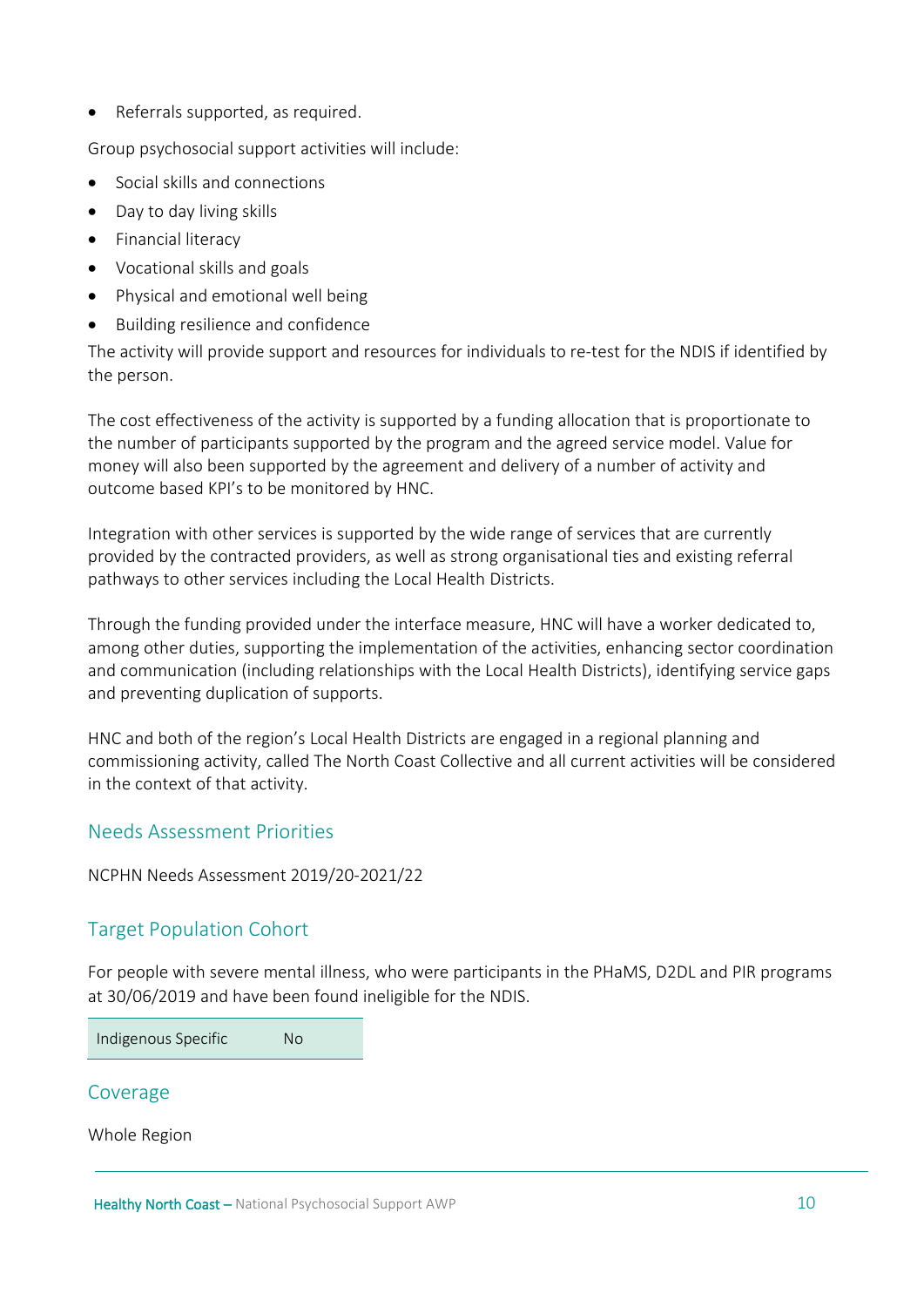| SA3 Name                     | SA3 Code |
|------------------------------|----------|
| Inverell - Tenterfield       | 11002    |
| Port Macquarie               | 10804    |
| Kempsey - Nambucca           | 10802    |
| Clarence Valley              | 10401    |
| Coffs Harbour                | 10402    |
| Richmond Valley - Coastal    | 11201    |
| Richmond Valley - Hinterland | 11202    |
| <b>Tweed Valley</b>          | 11203    |

#### Consultation

In preparation for the commissioning of these activities, consultations were held with the region's existing providers of the Partners in Recovery, PHAMS and D2DL programs to identify ways to ensure continuity of service for existing program participants, as well as opportunities to enhance the services available as they came under the National Psychosocial Support Measure.

In addition information was sourced through HNC's 2018 Needs Assessment regarding the needs of people with severe mental Illness was a major consideration in the design of the NPS activities.

Prior to considering changes to the program in FY21-22 to allow for additional clients to accessing services, all the region's psychosocial providers (North Coast Psychosocial Alliance) collaborated in the development of a regional approach to increase access to community members and make the most efficient use of funds

# Collaboration

HNC – Support implementation of the activity including facilitating connection and relationships between the provider consortium and other regional partners as necessary, monitor and support service delivery, report to the Department of Health.

Service Providers - provision of service activities to people with severe mental illness, direct (including clinical) governance of activities, submission of NMDS data, reporting to HNC.

# Activity Milestone Details/Duration

Activity Start Date 01/07/2019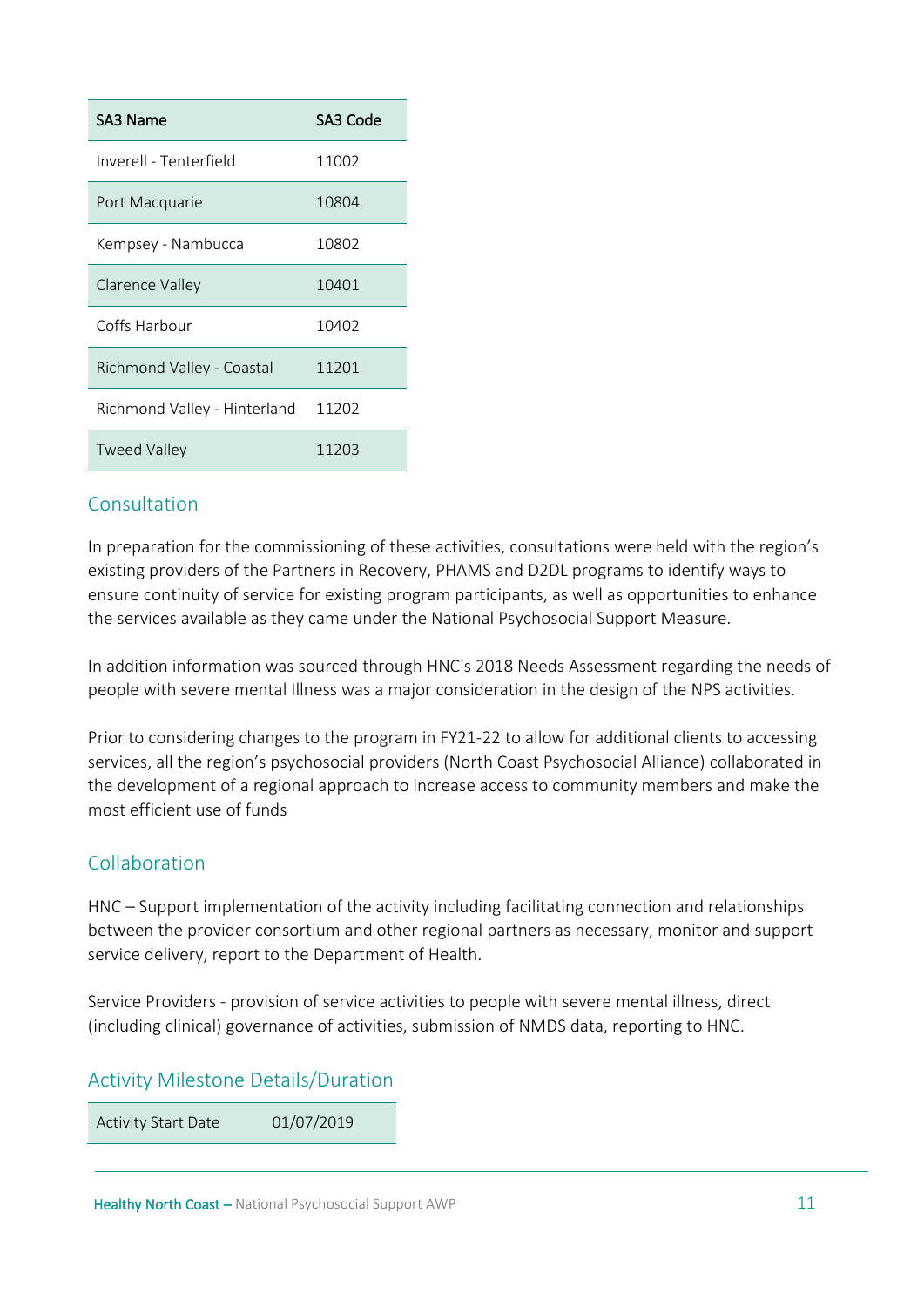Activity End Date 30/06/2022

# Procurement approach

#### Direct Engagement

| Is this activity being co-designed?                                                                   | Yes |
|-------------------------------------------------------------------------------------------------------|-----|
| Is this activity the result of a previous co-design process?                                          | No  |
| Do you plan to implement this Activity using co-commissioning or joint-commissioning<br>arrangements? | No. |
| Has this activity previously been co-commissioned or joint-commissioned?                              | No  |
| Decommissioning                                                                                       | No  |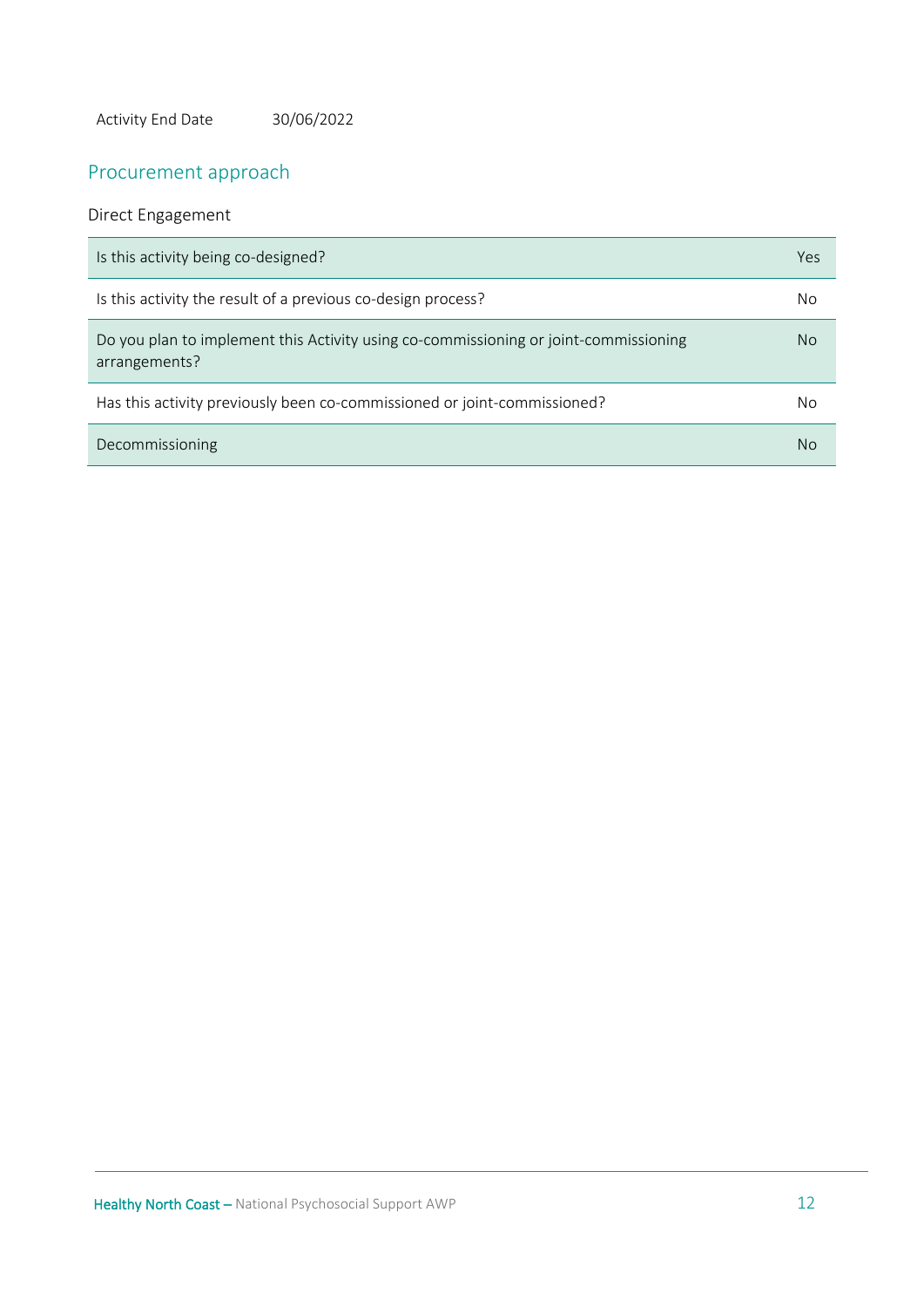# <span id="page-12-0"></span>NPS - 4 - NPS4- Interface activities

# Program Key Priority Area

Population Health

# Aim of Activity

To ensure psychosocial services are available to individuals who require support and to ensure that there are no service gaps in service delivery for PIR, PHaMS and D2DL. To support individuals accessing Commonwealth mental health funding move smoothly through the health and disability systems with the roll out of the NDIS.

Engage a range of stakeholders to ensure services are implemented in a flexible and responsive way to complement State funded psychosocial services already in operation.

# Description of Activity

- Plan, fund, and commission established psychosocial supports.
- Supporting individuals with evidence for NDIS application.
- Provide information and advice to stakeholders on psychosocial supports and programs.
- Provide information and advice to the general public on the availability of psychosocial supports and programs within the HNC region.
- Develop referral pathways
- Work with and support service providers of PIR, PHaMs and D2DL re transition arrangements.
- Collect, monitor and analyse client data.

Additional activities include:

- The provision of NDIS application related information to sector stakeholders, including the Local health Districts, General Practitioners, Service Providers and Community Members.
- The support and facilitation of sector collaboration and integration opportunities, such as communities of practice.
- Oversight, monitoring and support of activities commissioned from National Psychosocial Support Measure funding.

Services will be provided by appropriately skilled and NDIS content expert staff, reducing inefficiencies and on costing relating to contracting and monitoring providers.

Ensuring integrated care and system cohesion are the key priorities of this work and will be affected by the activities listed above.

HNC and both of the region's Local Health Districts are engaged in a regional planning and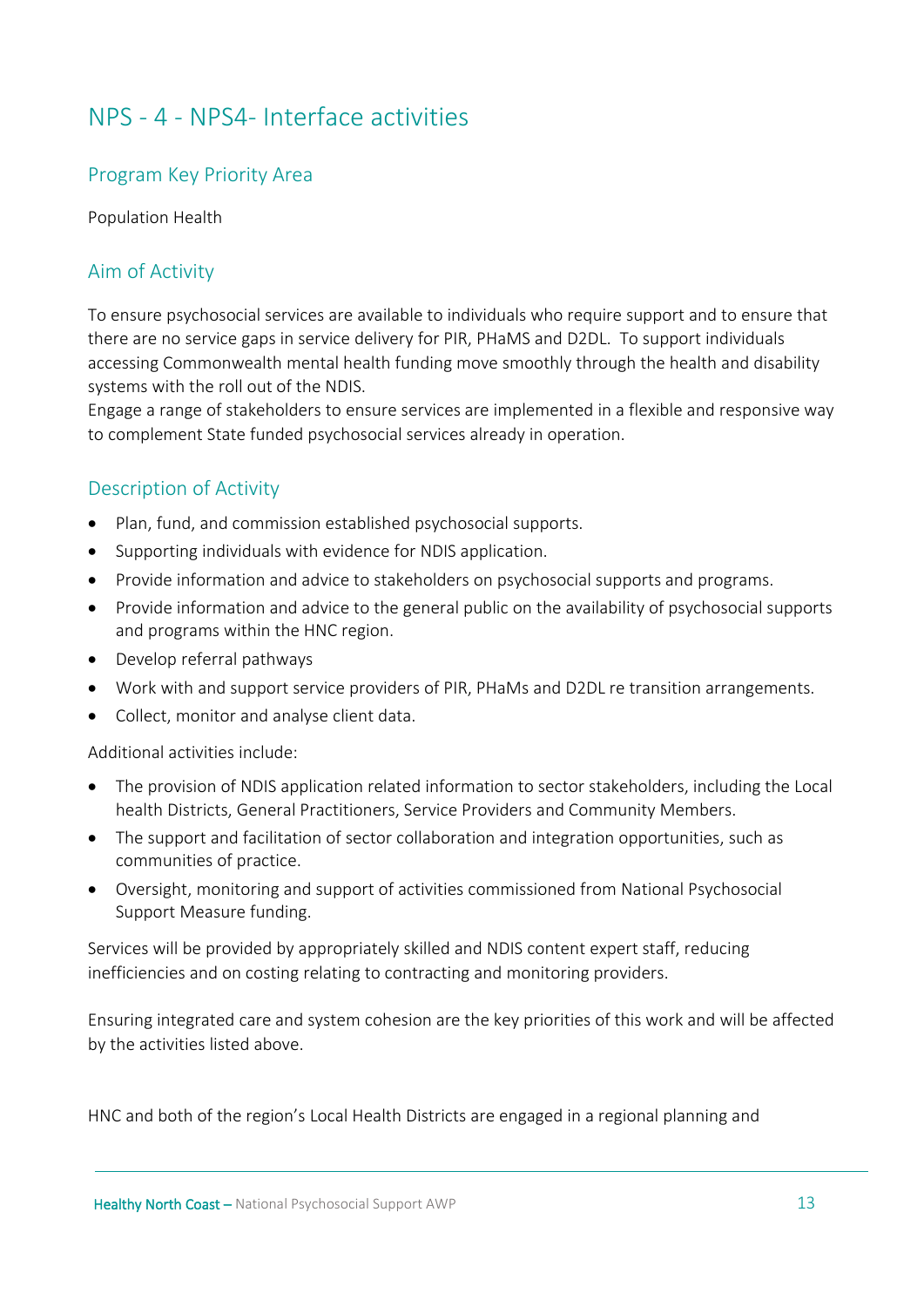commissioning activity, called The North Coast Collective and all current activities will be considered in the context of that activity.

#### Needs Assessment Priorities

NCPHN Needs Assessment 2019/20-2021/22

# Target Population Cohort

The activity will seek to benefit community members living within the NCPHN region with severe mental illness.

#### Coverage

Whole Region

| SA3 Name                     | SA3 Code |
|------------------------------|----------|
| Inverell - Tenterfield       | 11002    |
| Port Macquarie               | 10804    |
| Kempsey - Nambucca           | 10802    |
| Clarence Valley              | 10401    |
| Coffs Harbour                | 10402    |
| Richmond Valley - Coastal    | 11201    |
| Richmond Valley - Hinterland | 11202    |
| Tweed Valley                 | 11203    |

# Consultation

Stakeholders to be engaged through various means with this activity include:

- NGOs
- General practitioners
- Allied health professionals
- The National Disability Insurance Agency
- Local Area Coordinators
- Local health Districts
- North Coast Community Members
- Vocational Providers